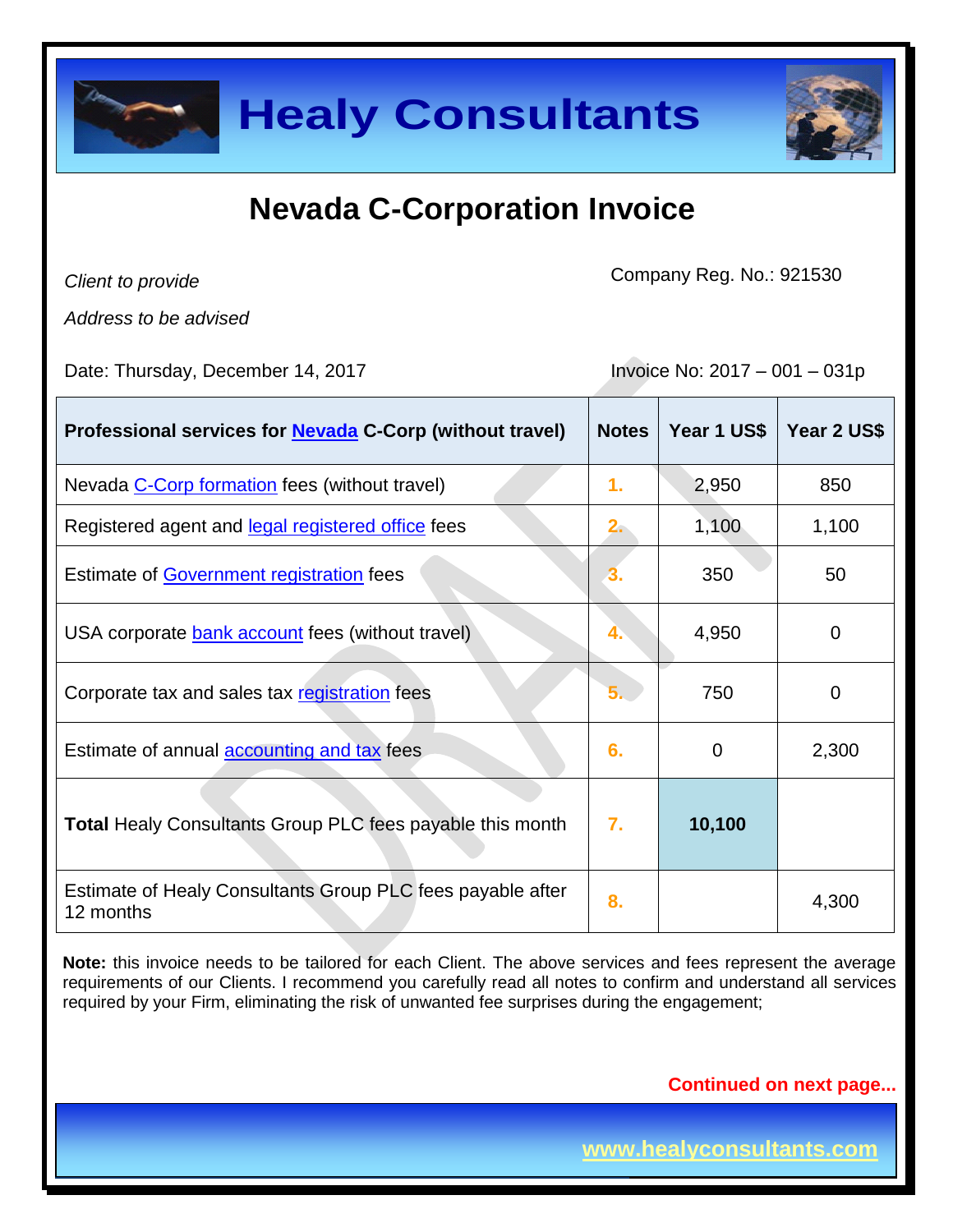

#### *Notes to invoice above*

**1.** Healy Consultants Group PLC fees to efficiently and effectively complete Nevada C-Corp registration within 2 [weeks \(click link\)](http://www.healyconsultants.com/nevada-company-registration/fees-timelines/#timelines) by **i)** choosing the optimum regulatory license for our Client's business activities **ii)** reserving a C-corp name at the [Nevada Secretary of State](https://nvsos.gov/index.aspx?page=428) website; **iii)** settling our accountant and lawyer fees and **iv)** preparing a high quality C-corp incorporation application for submission to the Secretary of State;

All [engagement fees](http://www.healyconsultants.com/company-registration-fees/) (click link) are agreed and paid up front and agree to the fees published on our country web pages. Consequently, there are no hidden fees, surprises or ambushes throughout the engagement. All engagement deadlines are agreed up front in the form of a [detailed project](http://www.healyconsultants.com/index-important-links/example-project-plan/)  [plan,](http://www.healyconsultants.com/index-important-links/example-project-plan/) mapping out [deliverables](http://www.healyconsultants.com/deliverables-to-our-clients/) by week throughout the engagement term;

Every week during the engagement, Healy Consultants Group PLC will email our Client a [detailed status update.](http://www.healyconsultants.com/index-important-links/weekly-engagement-status-email/) Our Client is immediately informed of engagement problems together with solutions. Your dedicated engagement manager is reachable by phone, Skype, live chat and email and will communicate in your preferred language;

**2.** In accordance with the Nevada [Company Act,](http://www.leg.state.nv.us/NRS/NRS-086.html) each Nevada C-corp must appoint a registered agent, who may be a natural person or a body corporate, but the agent must be resident in the country. Healy Consultants Group PLC will act as your Nevada C-corp agent, our annual responsibilities include **i)** preparing and filing the legal annual return; **ii)** securely maintaining Ccorp records; **iii)** liaising with the government on our Client's behalf; **iv)** legal filing of changes of C-corp structure; and **v)** reminding our Client of statutory deadlines;

**Healy Consultants**<br>
Wevada C-Corporation Invoice<br>
The Scroup PLC fees to efficiently and effectively complete Nevada C-Corporations in specifical links by it choosing the optimum required price for example in the stress o In accordance with [Nevada Company Act,](http://www.leg.state.nv.us/NRS/NRS-086.html) a C-corp shall as from the date of its incorporation have a legal registered office in Nevada, to which all official government communications and notices may be addressed. To comply with this statutory requirement, Healy Consultants Group PLC' Nevada office will be the registered office address for your C-corp. Thereafter, this address will be used to receive government correspondence including **i)** tax letters **ii)** notice of the legal annual return; and **iii)** all government communications. Most of our Clients wish to place [Healy](http://www.healyconsultants.com/corporate-outsourcing-services/company-secretary-and-legal-registered-office/)  [Consultants Group PLC' office address](http://www.healyconsultants.com/corporate-outsourcing-services/company-secretary-and-legal-registered-office/) on invoices, contracts, websites and business cards;

**Continued on next page...**



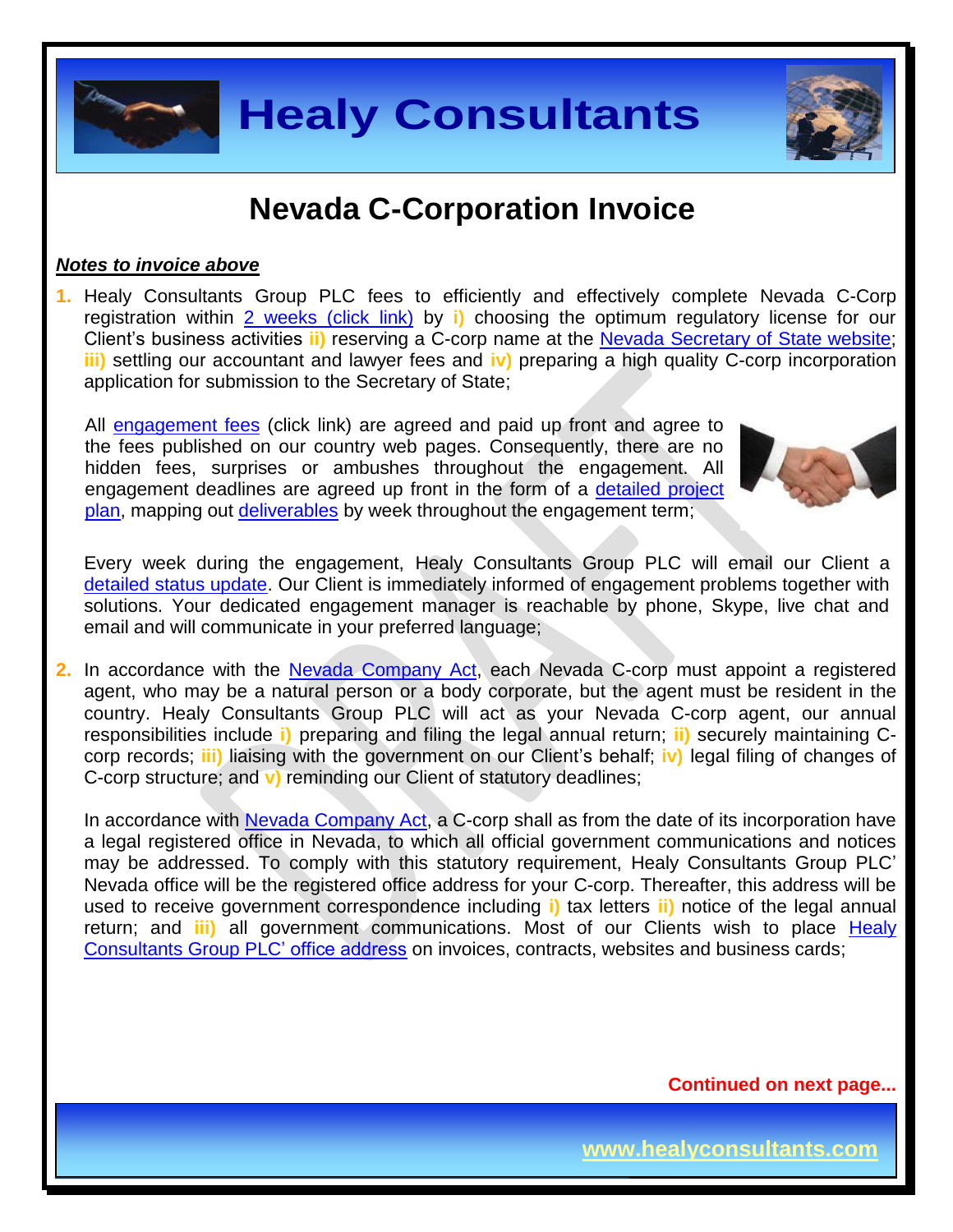



- **3.** This fee is an estimate of government costs payable during your firm's engagement. All government fee payments will be supported by original receipts and invoices. Examples of government costs include **i)** reserving the Nevada [company name;](http://nvsos.gov/Modules/ShowDocument.aspx?documentid=901) **ii)** submitting the [articles of](http://nvsos.gov/Modules/ShowDocument.aspx?documentid=1004)  [organization](http://nvsos.gov/Modules/ShowDocument.aspx?documentid=1004) and **iii)** applying for a Certificate of Good Standing. Following engagement completion, Healy Consultants Group PLC will refund our Client any excess of funds received over actual Government costs paid;
- **4.** Healy Consultants will be pleased to open an [US corporate bank account](http://www.healyconsultants.com/usa-company-registration/formation-support-services/#banking) without travel. It is a time consuming task, Healy Consultants Group PLC will shelter our Client from the administrative challenges. As you can appreciate, it is a difficult task to obtain bank account approval through a newly formed C-corp, when shareholders and directors and bank signatories reside overseas. Healy Consultants Group PLC will prepare a business plan for the bank to optimize the probability of corporate bank account approval. Depending on our Client business and nationality, there is a 20% probability the banks will request a bank signatory to travel for a one hour bank interview. Healy Consultants Group PLC will try its best to negotiate with the bank for a travel exemption. If our Client must travel to the States for corporate bank account opening, Healy Consultants Group PLC will refund our Client US\$950;

If our Client is not comfortable with only a US corporate bank account, Healy Consultants Group PLC will be pleased to open [an international corporate bank account](http://www.healyconsultants.com/international-banking/) (click link) outside the country. Examples include Germany, Liechtenstein, Austria, Bulgaria, South Africa, Australia, London, South America or Dubai. All banks will be top tier banks in these countries with excellent internet banking services. Example of our global banking partners include HSBC, Standard Chartered Bank, Citibank, Barclays, Standard bank, ANZ bank, VTB bank, UBS, Credit Suisse;

The banks enjoys ultimate power of approval of corporate bank account applications. Consequently, guaranteed success is outside of Healy Consultants Group PLC' control. What is inside our control is the preparation and submission of a high quality bank application that maximizes the likelihood of approval. To date, we enjoy a 100% approval record because of our [global banking relationships](http://www.healyconsultants.com/international-banking/corporate-accounts/) and determination.

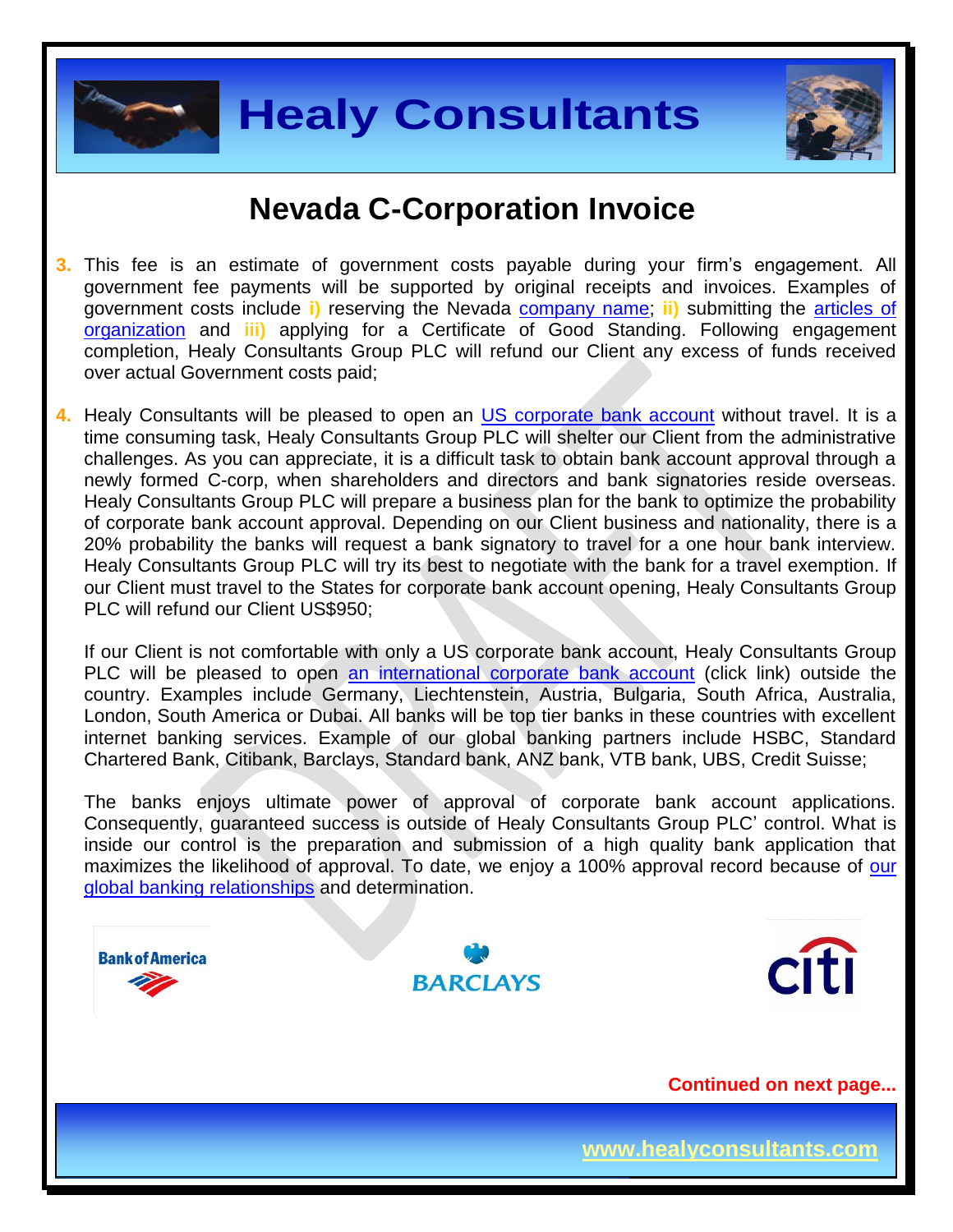



Global banks continue to tighten corporate bank account opening procedures, their internal compliance departments completing more thorough due diligence of Clients. Consequently, our Clients should expect the bank account approval period to take up to 4 weeks. Furthermore, global banks now require evidence of proof of business in the country where the corporate bank account will be, including sales contracts or lease agreement;

- **5.** In accordance with [Internal Revenue Service \(IRS\)](http://www.irs.gov/) guidelines, each entity must register for tax by applying for an [Employee Identification Number \(EIN\).](http://www.irs.gov/pub/irs-pdf/p1635.pdf) Furthermore, all companies which wish to sell tangible property in Nevada must [register for sales tax;](http://tax.nv.gov/FAQs/Sales_Tax_Information___FAQ_s/)
- **6.** For an active trading C-corp, these [accounting and tax](http://www.healyconsultants.com/usa-company-registration/accounting-legal/) fees are an estimate of Healy Consultants Group PLC fees to efficiently and effectively discharge your annual C-corp accounting and tax obligations. Following receipt of a set of draft accounting numbers from your C-corp, Healy Consultants Group PLC will more accurately advise accounting and tax fees. For a dormant C-corp, Healy Consultants Group PLC fees are only US\$950;



- **7.** All fees quoted in this invoice correspond to fees quoted [on Healy Consultants Group PLC'](http://www.healyconsultants.com/company-registration-fees/)  [website.](http://www.healyconsultants.com/company-registration-fees/) Please review this invoice carefully to identify errors. During the rush of the business day, it is possible that Healy Consultants Group PLC inadvertently made fee calculation errors, typing errors or omitted services or omitted historic fee payments from Clients. In the unfortunate event you identify invoice errors, please revert to me directly re the same. I apologize in advance if I or my staff made invoice errors;
- **8.** Assuming our Clients re-engage Healy Consultants Group PLC in year 2, this fee is an estimate of the fees payable next year, 12 months after the date of C-corp registration;
- **Healy Consultants**<br> **Mevada C-Corporation Invoice**<br>
Internetic complete proporation invoice<br>
Internetic complete proporation invoice<br>
Internetic complete proporation of diversion and discussion of Clients. Consequently, o **9.** The fees quoted in this invoice are a prediction of the fees required to efficiently and effectively complete this engagement in a timely manner. If during the engagement Healy Consultants Group PLC realizes that the project is more complex than anticipated, requiring a large additional investment of time, my Firm will revert to request additional fees. If Healy Consultants Group PLC completes the engagement faster than expected and more easily than expected, Healy Consultants Group PLC is happy to refund some fees to our Client;

**Continued on next page...**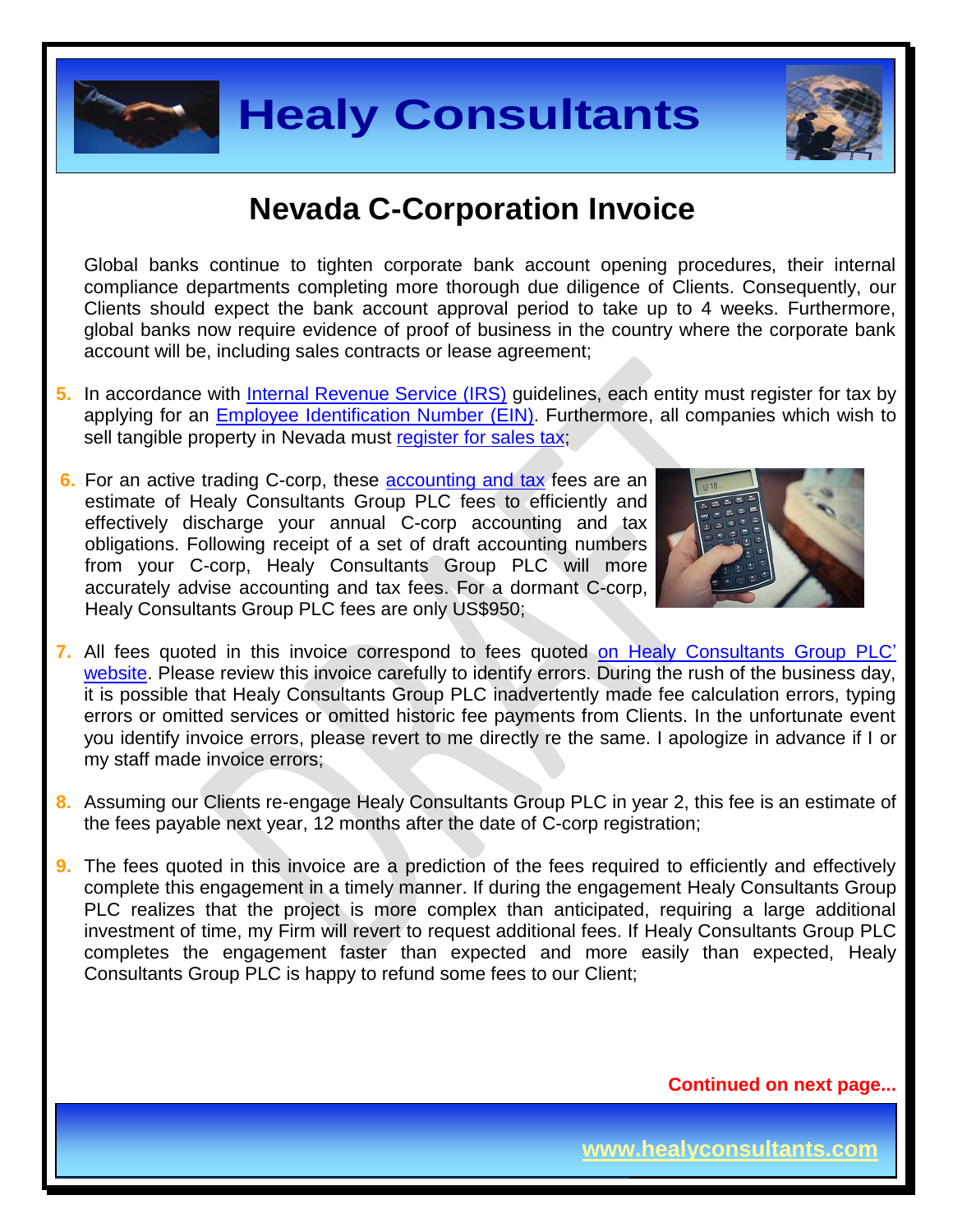

- **10.**Engage Healy Consultants Group PLC to [project manage](http://www.healyconsultants.com/project-manage-engagements/) business set up in every country on the planet. We are the best in the [world](http://www.healyconsultants.com/best-in-the-world/) at what we do, timely completing the A to  $Z$  of every country engagement;
- **11.**In accordance with [Nevada Company Act,](http://www.leg.state.nv.us/NRS/NRS-086.html) there is no minimum share capital amount mandated for Nevada C-corp incorporation;
- 12. If our Client requires nominee shareholder and director services [\(click link\),](http://www.healyconsultants.com/corporate-outsourcing-services/nominee-shareholders-directors/) Healy Consultants Group PLC will be pleased to assist. Our fee for professional, passive nominee corporate shareholder amounts to US\$2,100 per annum. Our fee to be both nominee director and shareholder amounts to US\$6,600 per annum. Being the sole shareholders and sole director of a Client's C-corp exposes Healy Consultants Group PLC to reputation, litigation and financial risk;
- 13.If our Client and Healy Consultants Group PLC properly plan this engagement, our Clients' will *not* have to travel during this engagement. Healy Consultants Group PLC will efficiently and effectively complete C-corp registration and corporate bank account opening in a timely manner without our Client presence. Instead, our Client will need to **i)** sign and get documents legalized in the embassy in their country of origin and **ii)** courier the originals to Healy Consultants Group PLC office;



**Page 5 of 8**

- **14.**Depending on our Client's business and nationality, the US Government may require a special regulatory license to carry on your business in the country. Healy Consultants Group PLC will assist our Client secure license approval; there may be additional engagement fees. However, the Government enjoys ultimate power of approval of C-corp registrations and business licenses;
- **Healy Consultants**<br>
Wevada C-Corporation Invoice<br>
Sustains Group PLC to <u>project manage</u> business set up in every country on thest in the <u>world</u> at what we do, timely completing <u>the A to Z</u> of every count<br>
Intervalse Co **15.**If required, Healy Consultants Group PLC will be pleased to assist your firm to secure [employee](http://www.healyconsultants.com/usa-company-registration/formation-support-services/)  [visa](http://www.healyconsultants.com/usa-company-registration/formation-support-services/) approvals. Our fee is US\$2,950 for the first employee, US\$1,950 for the second employee, US\$950 per employee thereafter. Our employee visa fees includes preparation of a quality visa application and submitting to the correct Government immigration officers. The Government enjoys ultimate power of approval of visa applications. Consequently, guaranteed success is outside of Healy Consultants Group PLC' control. What is inside our control is the preparation and submission of a high quality immigration visa application that maximizes the likelihood of visa approval;

**Continued on next page...**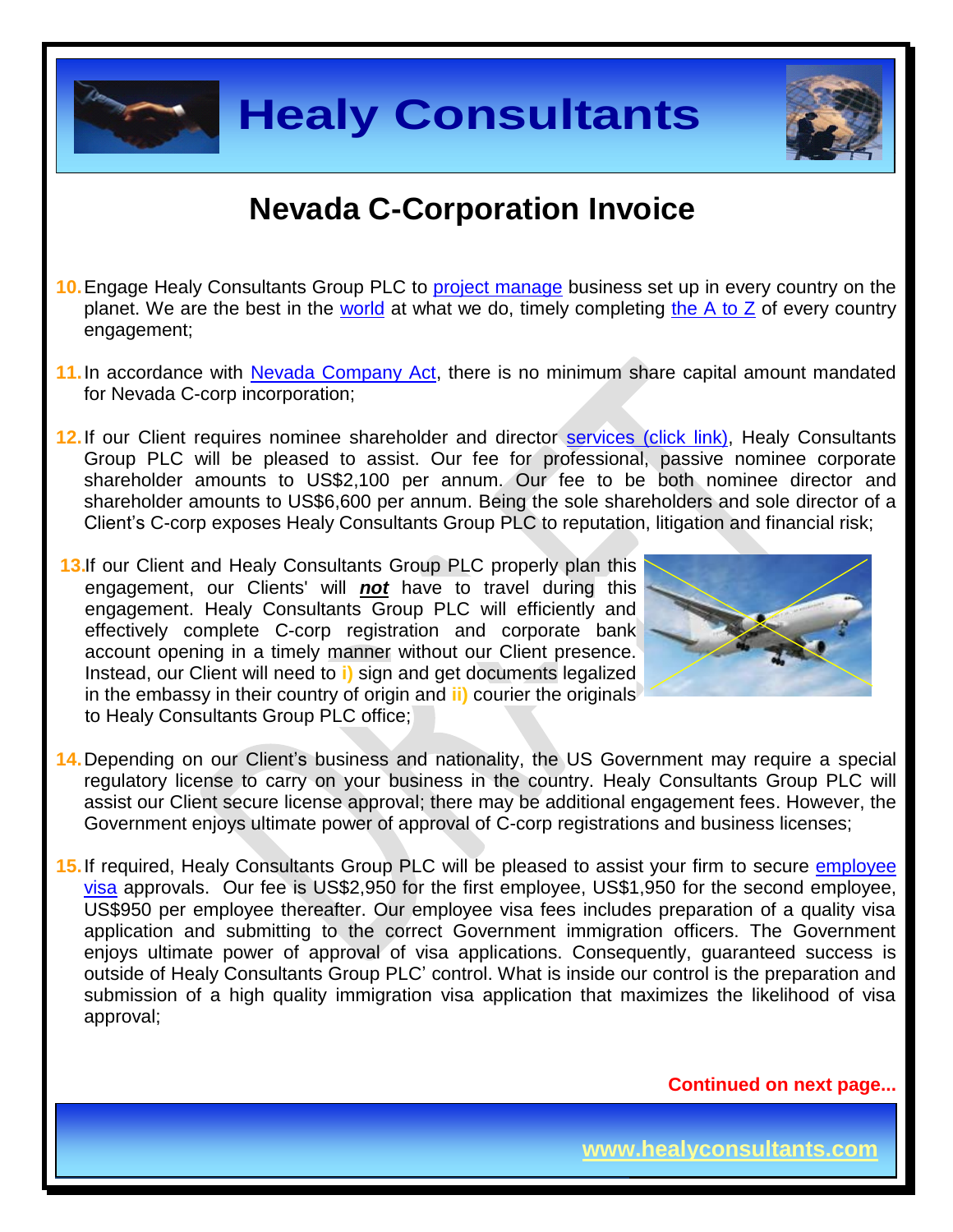



- **16.**It is important our Clients are aware of their personal and corporate tax obligations in their country of residence and domicile. Let us know if you need Healy Consultants Group PLC help to clarify your local and international annual tax reporting obligations;
- 17. Some of our Clients request Healy Consultants Group PLC to provide temporary shared office [space](http://www.healyconsultants.com/virtual-office/) for 6 months until their preferred business premises is found. If your Firm requires this service, our one-time fee is US\$950. Monthly rental thereafter is paid directly to the landlord, independently of Healy Consultants Group PLC;

**Healy Consultants**<br>
Nevada C-Corporation Invoice<br>
Clents are aware of their personal and corporate tax obligations in their count<br>
mational is known if you need Healy Consultants Group PLC help to care<br>
interaction annual **18.**During the engagement, shareholders and directors' documents may need to be translated into the local language; before the Government and Bank approves C-corp registration and corporate bank account opening respectively. Consequently, our Client should budget for possible additional translation and embassy attestation fees. Either our Client or Healy Consultants Group PLC can complete this administrative task;

As always, Healy Consultants Group PLC will negotiate with all third parties to eliminate or reduce additional engagement costs. For transparency purposes, all third-party fee payments will be supported by original receipts and invoices. Examples of possible third-party payments include **i)** embassy fees **ii)** notary public costs **iii)** official translator fees;

- **19.**Some of our Clients' require an [immediate country](http://www.healyconsultants.com/turnkey-solutions/) solution. With this strategy, within a day Healy Consultants Group PLC can supply our Client **i)** an existing dormant Nevada C-corp number and **ii)** an already approved Nevada corporate bank account number and **iii)** a business address. Turnkey solutions are attractive to those entrepreneurs who wish to immediately close a country deal, sign a contract or invoice a customer;
	-
- **20.**As stipulated on our **[business website](http://www.healyconsultants.com/)** and in section 3 of our engagement letter, Healy Consultants Group PLC will only commence the engagement following **i)** settlement of our fees and **ii)** completion and signing of our legal engagement letter;
- 21. Healy Consultants Group PLC will only incorporate your C-corp after 75% of due diligence [documentation](http://www.healyconsultants.com/due-diligence/) is received by email. Healy Consultants Group PLC will only open a corporate bank account after 100% of the Client's original due diligence documentation is received by courier;

**Continued on next page...**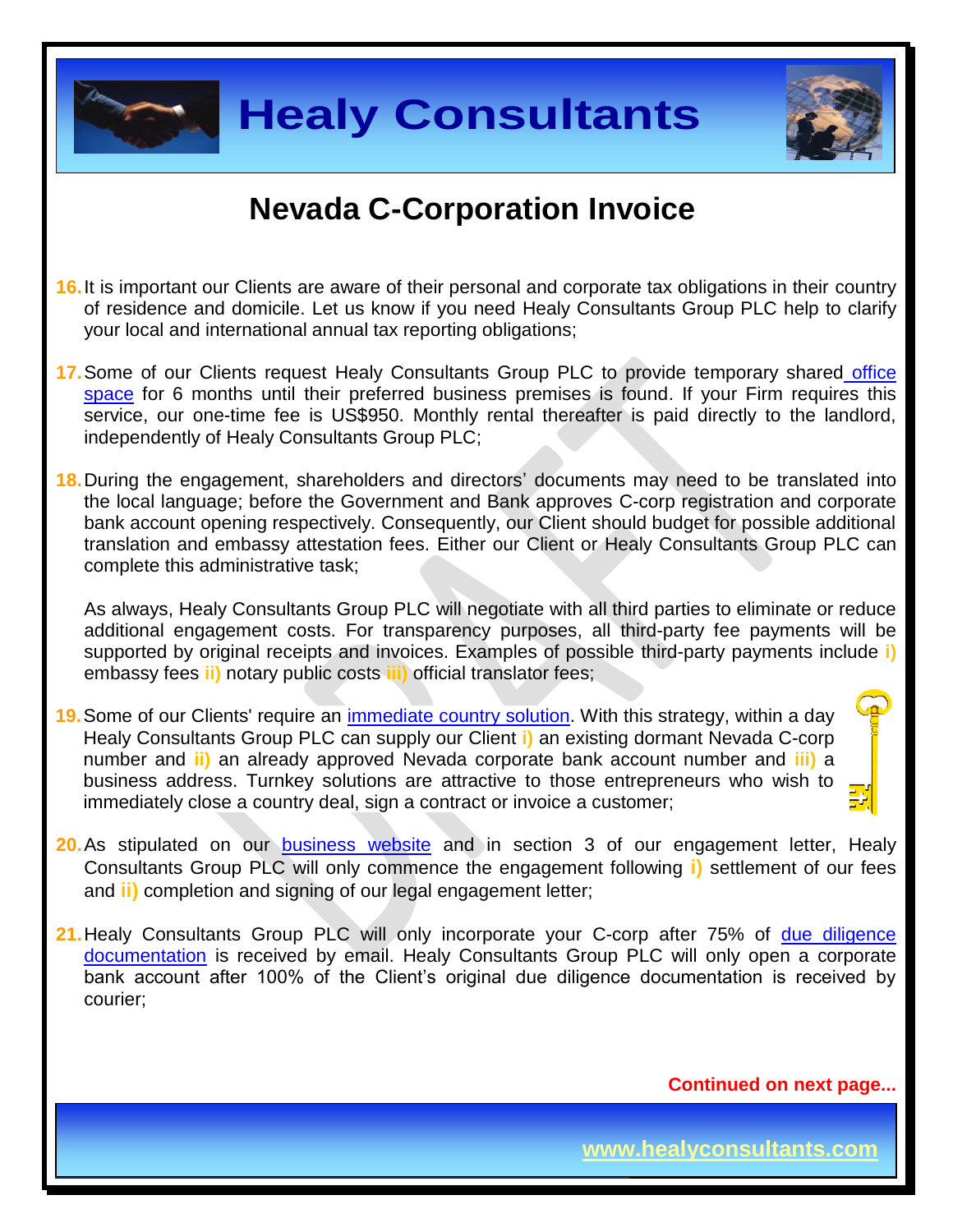



- **22.**During the annual renewal engagement with our Client, our in-house [Legal and Compliance](http://www.healyconsultants.com/about-us/key-personnel/cai-xin-profile/)  [Department \(click link\)](http://www.healyconsultants.com/about-us/key-personnel/cai-xin-profile/) reviews the quality and completeness of our Client file. Consequently, Healy Consultants Group PLC may revert to our Client to ask for more up to date due diligence [documentation;](http://www.healyconsultants.com/due-diligence/)
- 23. Some of our Clients' engage Healy Consultants Group PLC to [recruit \(click link\)](http://www.healyconsultants.com/corporate-outsourcing-services/how-we-help-our-clients-recruit-quality-employees/) local employees. We have a lot of experience in this area and we are quite skilled at securing quality candidates for our Clients;
- **24.**To assist our Clients minimize Forex costs, we offer the payment in SG\$, Euro, Pound or US\$. Kindly let me know in which currency your Firm prefers settling our fees and I will send an updated invoice, thank you;
- **25.**To efficiently and effectively complete your engagement in a timely manner, we recommend your Firm transfers these funds to Healy Consultants Group PLC corporate bank account. Thereafter, our Incorporation and Banking Team will aggressively advance your engagement, providing your Firm daily feedback as to engagement status. I would be grateful if you email us the bank transfer advice slip to enable my Accounting Department to accurately and timely identify bank receipts.

Thank you for your business and we look forward to working closely with you over the coming weeks as we engineer your Nevada corporate structure.

Best regards,

*Aidan Healy*

**Healy Consultants**<br>
Mevada C-Corporation Invoice<br>
Transwal engagement with our Client, our in-house <u>Legal and Complian</u><br>
<u>This reviews</u> in guality and completeness of our Client file. Consequent<br>
In Group PLC may revert  $\_$ Aidan Healy [Business owner](http://www.healyconsultants.com/about-us/key-personnel/aidan-healy-profile/) Healy Consultants Group PLC Group **Tel:** (+65) 67350120 (direct) **Address:** 817 Broadway, 5th floor, New York, NY 10003 **Skype:** healyconsultants

**Continued on next page...**